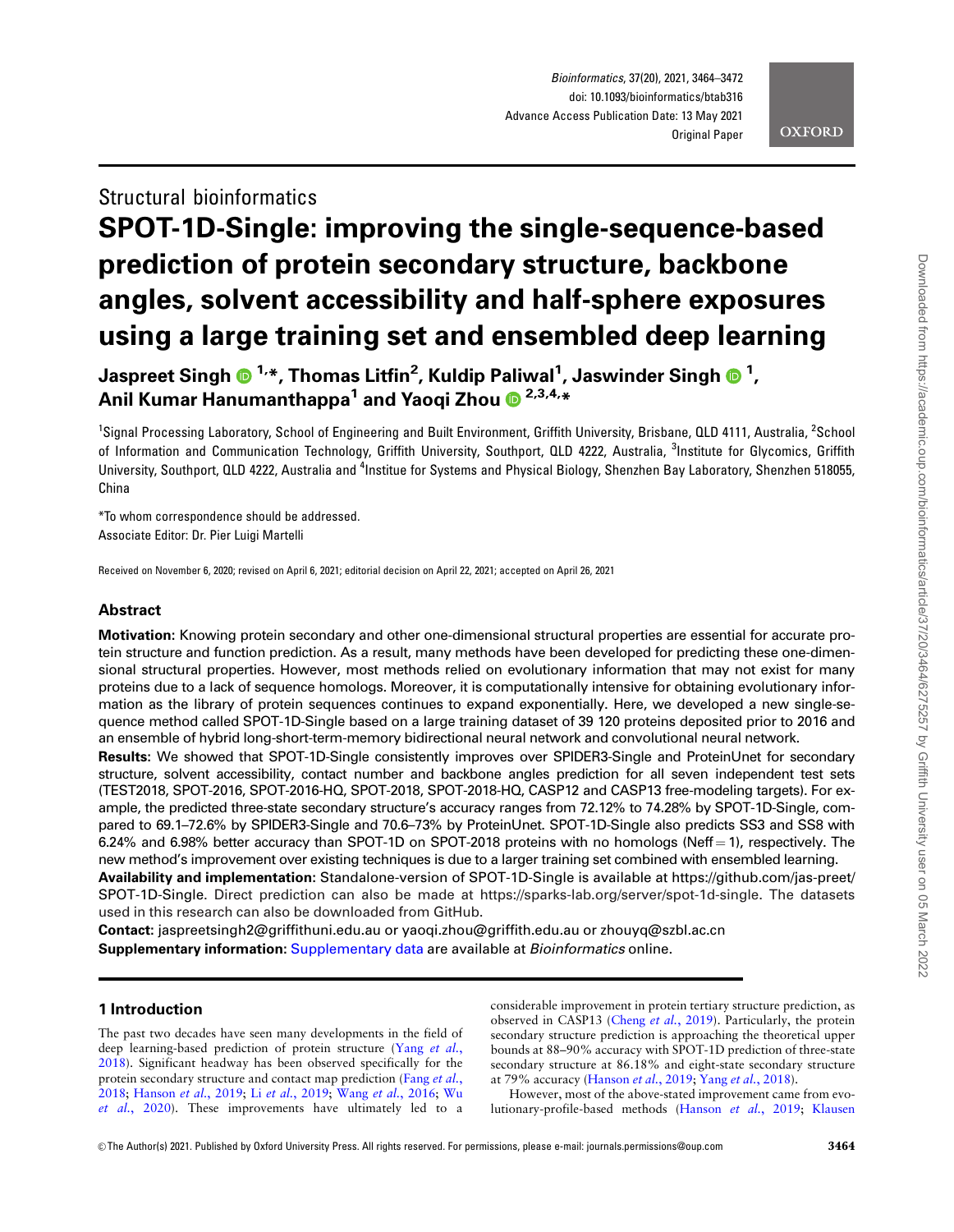et al.[, 2019](#page-8-0); Wang et al.[, 2016](#page-8-0); Xu et al.[, 2020](#page-8-0)). These methods employed the feature profiles generated by PSI-BLAST ([Altschul](#page-7-0) et al.[, 1997\)](#page-7-0), HHblits ([Remmert](#page-8-0) et al., 2012) and the output of other predictors ([Cuff and Barton, 2000\)](#page-8-0). However, more than 90% of proteins have none or very few homologous sequences ([Ovchinnikov](#page-8-0) et al., 2017). Their predicted secondary structure and other structural properties are substantially less accurate than those with many homologous sequences [\(Heffernan](#page-8-0) et al., 2018). Thus, it is necessary to develop single-sequence or no evolutionary information-based methods. Developing single-sequence-based methods is important because one can only claim that the problem of secondary structure prediction is solved if only a single sequence is utilized as an input for prediction. After all, proteins fold into secondary and tertiary structures from their single sequences only.

Unlike evolution profile-based methods, only a few methods were developed for single-sequence-based prediction of one-dimen-sional structural properties. [McGuffin](#page-8-0) et al. (2000) proposed a profile-based secondary structure predictor along with a singlesequence-based predictor, which we will refer to as PSIPRED-Single. A method called accessible surface area (ASA)-quick employed single-sequence information to predict the Accessible Surface Area ([Faraggi](#page-8-0) et al., 2017).

Recently, we developed SPIDER3-Single that was dedicated to single-sequence-based prediction for not only secondary structure and solvent accessibility but also other structural properties such as backbone torsion angles and half-sphere exposures (HSE) ([Heffernan](#page-8-0) et al., 2018). SPIDER3-Single took advantage of iterative learning on a two-layer Bidirectional Long Short-Term Memory Recurrent Neural Network trained on a training set of 9993 proteins (TR9993) which was also employed to train a profile-based method SPIDER3. This profile-based technique was substantially improved by SPOT-1D, which employs an ensembled learning from hybrid long-short-term-memory (LSTM) and Convolution based architectures ([Hanson](#page-8-0) et al., 2019).

More recently, ProteinUnet ([Kotowski](#page-8-0) et al., 2020) demonstrated a more computationally efficient deep learning-based method with comparable performance to SPIDER3-Single. This method employed an ensemble of Unet architectures popularly used in medical imaging tasks [\(Ronneberger](#page-8-0) et al., 2015). It was trained on the same training set as SPIDER3-Single after removing proteins longer than 1024 residues.

In this work, we examine the possibility of further improving single-sequence-based prediction of one-dimensional protein structural properties by employing an ensemble of hybrid LSTM-CNN model architecture trained on a large dataset of 39 120 proteins. We demonstrate that the larger dataset and the ensemble, to a lesser extent, allows a substantial and consistent improvement over SPIDER3- Single and ProteinUnet over several independent test sets.

# 2 Materials and methods

#### 2.1 Datasets

To examine the effect of training on a large dataset, we utilized the benchmark dataset prepared by ProteinNet [\(AlQuraishi, 2019\)](#page-7-0). It consists of 50 914 proteins submitted to PDB before 2016 with a high X-ray resolution  $\left($  < 2.5 Å) crystal structure and clustered at sequence identity cutoff of 95% according to MMseqs2 tool (Steinegger and Söding, 2017). ProteinNet provides the datasets at different sequence identity cutoffs, but we choose the dataset with the sequence identity cutoff of 95% to get more training data to harness the full capabilities of recent deep learning algorithms.

For independent testing and comparison, we downloaded all protein structures released between January 2016 and April 2020. Because the existence of remote homologs makes it insufficient to remove homologous sequences by a sequence identity cutoff, we removed potential homologs of the test data by comparing the Hidden Markov Models of all post-2016 proteins to the Hidden Markov Models of all pre-2016 proteins using the HHSEARCH tool ([Steinegger](#page-8-0) et al., 2019). Any proteins with an e-value cutoff of less than 0.1 were removed from the test set. This led to 1473

proteins as the stringent test set SPOT-2016. These 1473 proteins include all proteins without any resolution-based constraints applied. To create a high-resolution test set, we applied resolution constraints of  $\langle 2.5 \text{ Å} \rangle$  and R-free  $\langle 0.25 \rangle$ . This separated 295 proteins from SPOT-2016 and created a new test set SPOT-2016-HQ.

To further provide a fair comparison with models that would have possibly used proteins until 2018, we separated another subset of SPOT-2016 of proteins released after January 2018. We also performed a remote homolog search using their Hidden Markov Models against the Hidden Markov Models of all proteins released before 2018 with the same constraints as previous test sets. This led to 682 proteins forming the strict test set SPOT-2018. Also, based on resolution constraints, we separated 125 proteins at the resolution  $\langle 2.5 \text{ Å} \rangle$ and R-free <0.25 forming the test set SPOT-2018-HQ.

Apart from SPOT-2016, SPOT-2016-HQ, SPOT-2018 and SPOT-2018-HQ, we use three additional independent test sets: TEST2018, CASP12-FM and CASP13-FM. TEST2018 is a test set employed in SPOT-1D [\(Hanson](#page-8-0) et al., 2019). It includes 250 proteins released between January 01, 2018 and June 17, 2018 with resolution  $\langle 2.5 \text{ Å}$  and R-free  $\langle 0.25, \text{filtered} \rangle$  at a sequence identity of 25% using Blastclust against all pre-2018 proteins released on PDB. CASP12-FM is a test set of 22 protein targets constituting free modeling targets released during CASP12 [\(Schaarschmidt](#page-8-0) et al., [2018\)](#page-8-0). Similarly, CASP13-FM contains 17 free modeling targets released during CASP13 ([Kryshtafovych](#page-8-0) et al., 2019). Free modeling targets are those proteins without known structural templates in the protein databank at the time of release.

To minimize possible over-fitting, we separated 100 proteins from the training set and compared their Hidden Markov Models generated by HHblits with the Hidden Markov Models of all other proteins in the training set using HHSEARCH. Any training proteins, which had hits with the 100 validation proteins at an e-value cutoff of less than 0.1, were removed from the training set. This left us with the final 39120 proteins for training.

#### 2.2 Outputs

For a classification task (multi-task prediction), our deep learning predictor has eight output nodes for eight-state secondary structure and three output nodes for three-state secondary structure prediction. We employed the Dictionary of Secondary Structure of Proteins (DSSP) ([Kabsch and Sander, 1983\)](#page-8-0) definition of assigning eight secondary structure classes according to protein 3D structures. These eight secondary structure states are:  $3_{10}$ -helix (G), alpha-helix (H), pi-helix (I), beta-bridge (B), beta-strand (E), high curvature loop (S), beta-turn (T) and coil (C) states. The above eight states can be further simplified to the three-state labels of strand E (B and E in the eight-state definition), helix H (G, H, and I in the eight-state definition) and coil C (everything else in the eight-state definition).

Our method is not limited to the prediction of the secondary structure of the proteins. It also predicts the ASA, protein backbone angles, HSE and contact number (CN). ASA is a measure of the area of an amino acid in a protein that is exposed to a solvent molecule ([Chothia, 1974\)](#page-8-0). Here, we predict the relative ASA (rASA) to avoid any bias, and later it is converted to the absolute ASA. Similar to ASA, another 1D property is HSE, which is another measure of how buried an amino acid is in a protein according to the number of contacts. HSE separates an amino acid residue's contacting sphere into two half-spheres, up and down. Both these half-spheres have different HSE called HSE-up and HSE-down, and the sum of these two make the CN ([Heffernan](#page-8-0) et al., 2016). The backbone angles that this model predicts are  $\psi$ ,  $\phi$ ,  $\theta$  and  $\tau$ . The first two angles are the backbone torsion angles. The DSSP software was utilized to generate the  $\psi$  and  $\phi$  angles from protein structures ([Cornilescu](#page-8-0) et al., [1999\)](#page-8-0). The other two angles  $\theta$  and  $\tau$  are also crucial as  $\theta$  is the angle between the  $C\alpha_{i-1}$ -C $\alpha_i$ -C $\alpha_{i+1}$  and  $\tau$  is the dihedral angle rotated about the C $\alpha_i$ -C $\alpha_{i+1}$  vector (Lyons *et al.*[, 2014](#page-8-0)). Protein backbone and dihedral angles are not predicted directly but as a function of sine and cosine of the angle due to their periodicity. In total, twelve regression output nodes are available, eight output nodes for the angles and four more for the ASA, HSE-d, HSE-u and CN.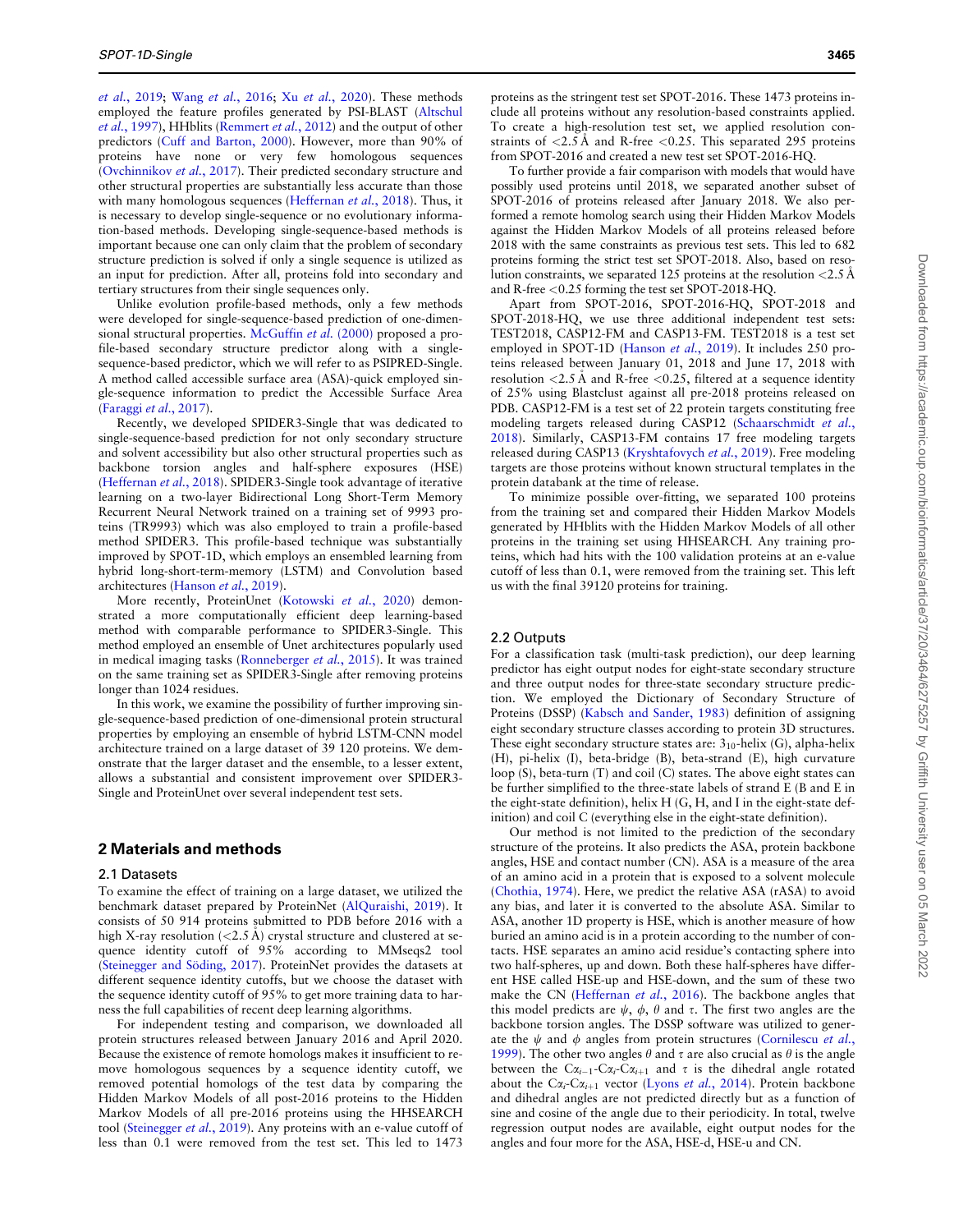# <span id="page-2-0"></span>2.3 Performance evaluation

The performance evaluation for different tasks has been divided into three categories: accuracy, correlation coefficient and mean absolute error (MAE). SS3 and SS8 prediction performance of the model was measured by the accuracy. Pearson's correlation coefficient (PCC) between the predicted values and the true values of the ASA, HSE-u, HSE-d and CN were calculated for each protein and then averaged for the dataset ([Benesty](#page-8-0) et al., 2009). To evaluate the model performance for backbone angles, we calculate the MAE between the true and the predicted values for all residues for all proteins concatenated together. To show the statistical significance of improvement by SPOT-1D-Single over SPIDER3-Single and ProteinUnet, a paired t-test was used across SS3, SS8, ASA, HSE-u, HSE-d, CN and backbone angles to obtain P-value [\(Lovric, 2011](#page-8-0)).

## 2.4 Neural networks

Our deep neural network architecture shown in Figure 1 was inspired by the recent success of the deep neural network for protein 1D structural properties using evolutionary information. In particu-lar, SPOT-1D ([Hanson](#page-8-0) et al., 2019) employed an ensemble of models by using variants of ResNet and bidirectional recurrent neural



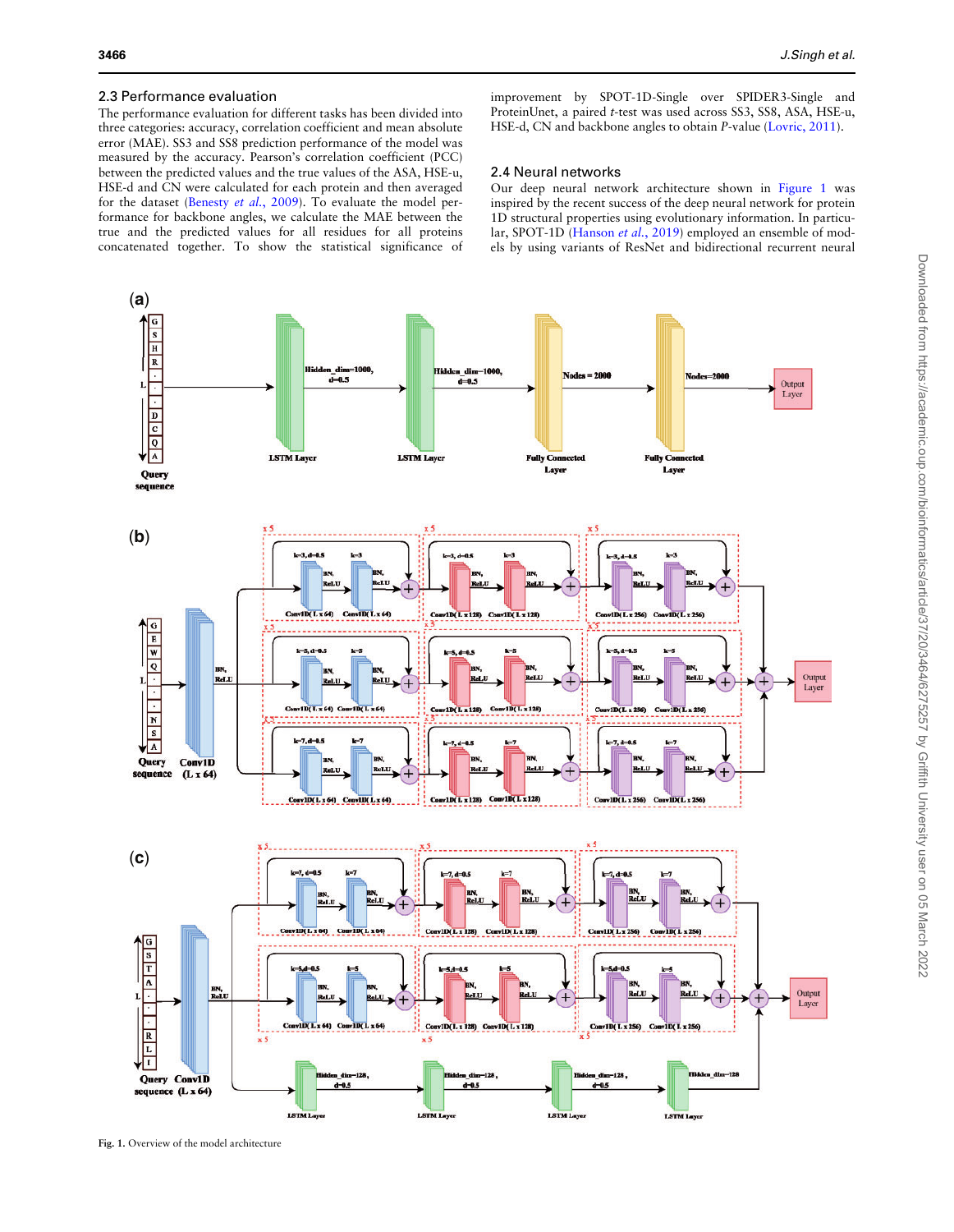networks ([Schuster and Paliwal, 1997\)](#page-8-0). By comparison, the previous single-sequence-based predictor (SPIDER3-single) employed two bidirectional LSTM layers and two fully connected layers only. Here, as in SPOT-1D, we explored many deep neural network models based on the architecture shown in [Figure 1](#page-2-0) to predict protein 1D structural properties using single-sequence only.

As shown in [Figure 1a,](#page-2-0) the first model we trained consists of two bidirectional-LSTM stacks with hidden dimensions (Hidden\_dim) of 1000 and a dropout (d) of 0.5 after each stack to avoid overfitting ([Schuster and Paliwal, 1997;](#page-8-0) [Srivastava](#page-8-0) et al., 2014). After the LSTM layers, two fully connected layers of size 2000 are stacked. Similar models have been used in our previous profile-based predictors [\(Hanson](#page-8-0) et al., 2018; [2019](#page-8-0)).

The second model ([Fig. 1b](#page-2-0)), is a multi-scale parallel 1D ResNet model. It is a variation of ResNet architecture selected based on hyper-parameter tuning. Previously, ResNet architectures have exhibited high-performance accuracy, as shown in SPOT-1D ([Hanson](#page-8-0) et al., 2019) and SPOT-Contact (Hanson et al., 2018). In this model, the data is passed through the first initial block with a 64 filter convolution layer of kernel size 7, followed by batch normalization and ReLU activation function [\(Agarap, 2018](#page-7-0); [Ioffe and](#page-8-0) [Szegedy, 2015\)](#page-8-0). After that, the output of the initial block is passed through three parallel stacks of ResNets. All three parallel stacks contain 15 blocks of ResNet stacked together. The first five stacks contain 64-filter convolutional layers, then the next five have 128 filters, and the last five have 256 filters. All residual blocks stacked in a parallel fashion (shown in the dashed red line in [Figure 1b](#page-2-0)) containing two 1D convolutional layers, each followed by batch normalization and ReLU activation function [\(Agarap, 2018](#page-7-0); [Ioffe and](#page-8-0) [Szegedy, 2015\)](#page-8-0). After the first set of convolution, batch normalization, and ReLU activation function, we applied a dropout of 0.5 in each block. The only difference among three parallel stacks of ResNet blocks is their kernel sizes (the blocks in the first, second, and third stack have a kernel size of 3, 5 and 7, respectively). The output of the three parallel stacks is then concatenated at the end and passed to the output layer.

The third model as shown in [Figure 1c](#page-2-0) is similar to the second model. It also contains three parallel stacks of layers. The only difference is that instead of a stack of ResNet models with three kernel size in the parallel stack, this model has 4 layers of bidirectional LSTM stacked together with a hidden size of 128 and dropout of 0.5. This model was inspired by the success of hybrid CNN and LSTM networks in SPOT-1D and SPOT-Contact.

The above three selected models were inspired by the neural network architecture used in SPOT-1D. The first SPOT-1D model is a two-layer bidirectional-LSTM. We tested the LSTM model for a hidden dimension varying between 64 and 2048, and a model with two layers and a hidden dimension of 1024 performs the best as shown in [Supplementary Table S1.](https://academic.oup.com/bioinformatics/article-lookup/doi/10.1093/bioinformatics/btab316#supplementary-data) The second SPOT-1D model is a ResNet. We tried different hyperparameters for ResNet with the number of blocks varying between 10 and 50 and the kernel size ranging from 3 to 7. ResNet with 45 blocks performs the best with kernel size 7. Instead of using a vanilla ResNet, we experimented with multi-scale ResNet keeping the same 45 blocks and it performed better than the vanilla ResNet on the validation set. The third model, a ResNet-LSTM model is a hybrid of the two models above with the maximum number of the hidden dimensions of the LSTM layers that we could train on the GPU. Due to the limited availability of the computing power, we limit the hyperparameter search to optimize on the secondary structure classification only.

The above three models are used for both classification and regression tasks. The classification model is trained on a batch size of ten using Cross-entropy loss and Softmax as the output layer activation function while the regression model is trained using the L1 Loss on a batch size of ten with a Sigmoid output layer activation function. Instead of using the average loss, we use a sum loss for both tasks. In the end, the output of all the classification models are ensembled by calculating the mean of the classification predictions. For the regression models, we take the mean ensemble for the ASA, HSE-u, HSE-d, CN and median ensemble for the angles as done by SPOT-1D [\(Hanson](#page-8-0) et al., 2019).

### 2.5 Method comparison

We compared SPOT-1D-Single with ProteinUnet and our previous predictor SPIDER3-Single. We also compare to PSIPRED-Single for three-state secondary structure prediction and ASA-quick in ASA prediction. All the above-stated methods have stand-alone programs available online from [https://codeocean.com/capsule/2521196/tree/](https://codeocean.com/capsule/2521196/tree/v1) https://servers.sparks-lab.org/downloads/SPIDER3-Single\_np. [tgz](https://servers.sparks-lab.org/downloads/SPIDER3-Single_np.tgz),<http://bioinfadmin.cs.ucl.ac.uk/downloads/psipred/> and [http://](http://mamiris.com/GENN&hx002B;ASAquick.tgz) [mamiris.com/GENN](http://mamiris.com/GENN&hx002B;ASAquick.tgz)+[ASAquick.tgz,](http://mamiris.com/GENN&hx002B;ASAquick.tgz) respectively.

# 3 Results

#### 3.1 Effect of using a large training dataset

To examine the effect of using a large dataset for training, we employed an ensemble of the same three models trained on the ProteinNet dataset (39 120 proteins) and SPOT-1D dataset (10 200 proteins). The results for three-state (SS3) and eight-state (SS8) secondary structure prediction on the seven test sets were shown in Table 1. On SPOT-2018, SPOT-1D-Single trained on the bigger training set improves over the one trained on the smaller dataset by 2.42% with an accuracy of 60.09%, compared to 58.67% on the eight-state prediction (SS8). Similar trends are observed on all other test sets and the three-state prediction (SS3), as well. Such improvement due to a larger training set can also be observed in other structural properties. [Supplementary Table S2](https://academic.oup.com/bioinformatics/article-lookup/doi/10.1093/bioinformatics/btab316#supplementary-data) shows that the ASA, HSE, and CN shows a consistent improvement across all seven test sets. [Supplementary Table S3](https://academic.oup.com/bioinformatics/article-lookup/doi/10.1093/bioinformatics/btab316#supplementary-data) also exhibits similar improvement trends for protein backbone angles across seven different test sets.

#### 3.2 Ensemble learning performance

To demonstrate the advantage of ensemble learning over individual models, [Table 2](#page-4-0) presents the results of the selected three models and the ensemble of the three models on TEST2018. The ensemble performance for SS3 and SS8 is 1.10% and 1.15% better than the best performing single model for both categories. The error for angle prediction has also reported a drop of 2.27%, 1.16%, 1.42% and 1.93% in error for  $\psi$ ,  $\phi$ ,  $\theta$  and  $\tau$  angle prediction by the best performing single sequence method in the respective categories. Similarly, an ensemble shows improvement in the PCC for ASA, HSE-U and CN predictions. Similar levels of improvement were also found in other test sets as shown in [Supplementary Tables S4–S6](https://academic.oup.com/bioinformatics/article-lookup/doi/10.1093/bioinformatics/btab316#supplementary-data).

The above result of an ensemble is obtained by the mean of all models (except median for angle prediction). We employed the mean after investigating three different ensemble techniques (mean, median, and the majority voting). As shown in [Supplementary Table](https://academic.oup.com/bioinformatics/article-lookup/doi/10.1093/bioinformatics/btab316#supplementary-data) [S7,](https://academic.oup.com/bioinformatics/article-lookup/doi/10.1093/bioinformatics/btab316#supplementary-data) the best option among the three techniques is to use the mean

Table 1. The effect of the size of the training set on the prediction accuracy of three-state (SS3) and eight-state (SS8) secondary structure on seven different test sets: TEST2018, SPOT-2016, SPOT-2016-HQ, SPOT-2018, SPOT-2018-HQ, CASP12-FM and CASP13

| Training set                                                                       | Test2018        |     |     |       |                 |     |     |     | SPOT-2016 SPOT-2016-HO SPOT-2018 SPOT-2018-HO CASP12-FM                                 |                 |                               |     | CASP13-FM         |     |
|------------------------------------------------------------------------------------|-----------------|-----|-----|-------|-----------------|-----|-----|-----|-----------------------------------------------------------------------------------------|-----------------|-------------------------------|-----|-------------------|-----|
|                                                                                    | SS <sub>3</sub> | SS8 | SS3 | - SS8 | SS <sub>3</sub> | SS8 | SS3 | SS8 | SS3                                                                                     | SS <sub>8</sub> | SS <sub>3</sub>               | SS8 | SS <sub>3</sub>   | SS8 |
| SPIDER3-Single (9993)                                                              |                 |     |     |       |                 |     |     |     | 72.57 59.81 72.04 58.85 72.16 59.93 71.29 57.38 70.76 57.95 69.152 55.146 71.264 56.995 |                 |                               |     |                   |     |
| SPOT-1D Training Set (10200) 73.26 61.26 73.02 60.12 72.93 61.12 72.32 58.67 71.07 |                 |     |     |       |                 |     |     |     |                                                                                         |                 | 59.05 70.87                   |     | 56.62 70.71 58.27 |     |
| ProteinNet Set (39120)                                                             |                 |     |     |       |                 |     |     |     | 74.28 62.17 74.29 61.39 73.65 61.59 73.71 60.09 72.12                                   |                 | 59.66 72.44 57.59 73.21 60.93 |     |                   |     |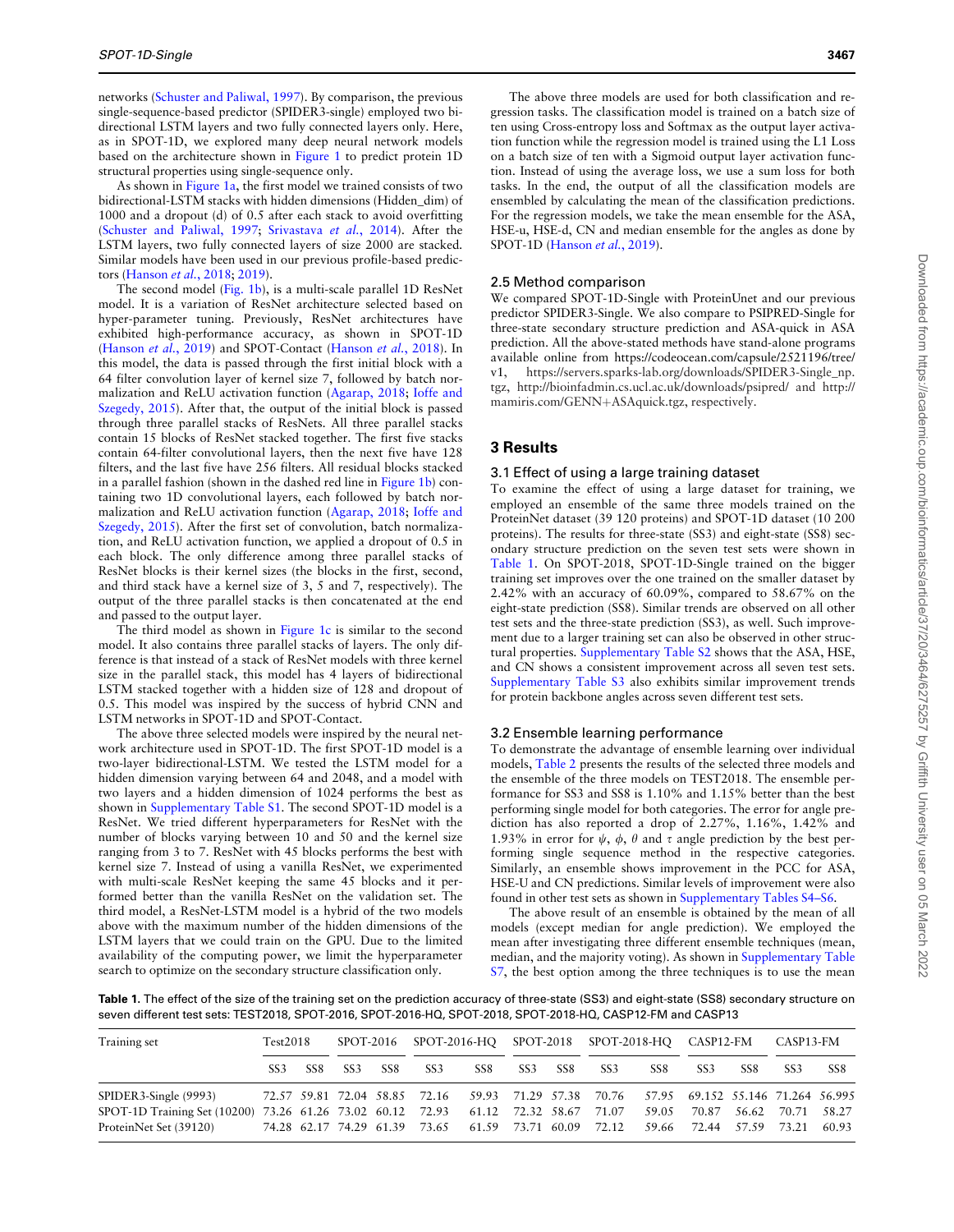<span id="page-4-0"></span>

| Table 2. Individual model performance as compared to the ensemble performance on Test2018 for prediction of secondary structure in        |  |
|-------------------------------------------------------------------------------------------------------------------------------------------|--|
| three (SS3) and eight (SS8) states, solvent accessibility (ASA), half-sphere-exposure-up (HSE-u), half-sphere-exposure-down (HSE-d), con- |  |
| tact number (CN), backbone angles ( $\psi$ , $\phi$ , $\theta$ and $\tau$ )                                                               |  |

| Model                     | SS3   | SS8   | ASA   | HSE-u | HSE-d | <b>CN</b> | Ŵ      |        |       |        |
|---------------------------|-------|-------|-------|-------|-------|-----------|--------|--------|-------|--------|
| 2 Layer LSTM              | 73.37 | 61.46 | 0.664 | 0.558 | 0.548 | 0.572     | 42.033 | 22.562 | 9.621 | 43.681 |
| Multi-Scale ResNet        | 73.00 | 60.93 | 0.648 | 0.554 | 0.539 | 0.559     | 41.527 | 22.416 | 9.480 | 43.152 |
| Multi-Scale ResNet LSTM   | 73.47 | 61.24 | 0.641 | 0.554 | 0.541 | 0.562     | 41.732 | 22.471 | 9.531 | 43.342 |
| Ensemble (SPOT-1D-Single) | 74.28 | 62.17 | 0.665 | 0.573 | 0.563 | 0.585     | 40.585 | 22.155 | 9.345 | 42.315 |

Note: Performance measures are accuracy for SS3 and SS8, correlation coefficient for ASA, HSE-u, HSE-d and CN, and mean absolute errors for the angles.

Table 3. Performance comparison of SPOT-1D-Single with other predictors for seven different test sets TEST2018, SPOT-2016, SPOT-2016- HQ, SPOT-2018, SPOT-2018-HQ, CASP12-FM and CASP13-FM

| Model                                  | Test2018        |                 |                         |                          |                 |                 |                 |                          | SPOT-2016 SPOT-2016-HQ SPOT-2018 SPOT-2018-HQ CASP12-FM |                 |                 |                 | CASP13-FM                   |       |
|----------------------------------------|-----------------|-----------------|-------------------------|--------------------------|-----------------|-----------------|-----------------|--------------------------|---------------------------------------------------------|-----------------|-----------------|-----------------|-----------------------------|-------|
|                                        | SS <sub>3</sub> | SS <sub>8</sub> | SS <sub>3</sub>         | SS <sub>8</sub>          | SS <sub>3</sub> | SS <sub>8</sub> | SS <sub>3</sub> | SS <sub>8</sub>          | SS <sub>3</sub>                                         | SS <sub>8</sub> | SS <sub>3</sub> | SS <sub>8</sub> | SS <sub>3</sub>             | SS8   |
| PSIPRED-Single                         | 68.91           |                 | $-70.29$                |                          | 69.45           |                 | 68.00           |                          | 68.00                                                   |                 | 68.13           |                 | 68.05                       |       |
| SPIDER3-Single                         |                 |                 | 72.57 59.81 72.04 58.85 |                          | 72.16           | 59.93           | 71.29 57.38     |                          | 70.76                                                   | 57.95           |                 |                 | 69.152 55.146 71.264 56.995 |       |
| ProteinUnet                            |                 | 72.57 60.30     |                         |                          |                 |                 |                 |                          |                                                         |                 | 71.33           | 57.56           | 70.63                       | 58.07 |
| SPOT-1D-Single (this work)             |                 |                 | 74.28 62.17 74.29 61.39 |                          | 73.65           | 61.59           |                 | 73.71 60.09              | 72.12                                                   | 59.66           | 72.44           | 57.59           | 73.21                       | 60.93 |
| SPOT-1D (profile)                      |                 |                 | 86.18 75.41 81.73 69.32 |                          | 83.06           | 71.72           |                 | 80.39 67.43              | 82.02                                                   | 70.51           | 79.53           | 65.92           | 83.55                       | 71.22 |
| Short length sequence (less than 1024) |                 |                 |                         |                          |                 |                 |                 |                          |                                                         |                 |                 |                 |                             |       |
| PSIPRED-Single                         |                 |                 | 70.38                   | $\overline{\phantom{m}}$ | 69.40           |                 | 67.94           | $\overline{\phantom{m}}$ | 67.94                                                   |                 |                 |                 |                             |       |
| SPIDER3-Single                         |                 |                 | 72.14 59.14             |                          | 72.25           | 60.03           | 71.31 57.57     |                          | 71.02                                                   | 58.23           |                 |                 |                             |       |
| <b>ProteinUnet</b>                     |                 |                 |                         | 73.00 60.14              | 72.72           | 60.55           |                 |                          | 72.20 58.71 71.28                                       | 58.74           |                 |                 |                             |       |
| SPOT-1D-Single (this work)             |                 |                 |                         | 74.44 61.71              | 73.69           | 61.58           | 73.80 60.35     |                          | 72.22                                                   | 59.70           |                 |                 |                             |       |
| SPOT-1D (profile)                      |                 |                 |                         | 82.08 69.88              | 83.15           | 71.78           |                 | 80.52 67.76              | 81.97                                                   | 70.41           |                 |                 |                             |       |

Note: The values provided below are the percentage accuracy of three-state secondary structure (SS3) and eight-state secondary structure (SS8) prediction.

ensemble for Secondary Structure, ASA, HSE and CN. Although the mean ensemble is also the best for angle prediction, we employed median to prevent angles from locating in the low probability or forbidden region.

#### 3.3 Method comparison

Table 3 compares the performance of SPOT-1D-Single (this work) with PSIPRED-Single, SPIDER3-Single, ProteinUnet, and SPOT-1D (profile-based) for seven different test sets (TEST2018, SPOT-2016, SPOT-2016-HQ, SPOT-2018, SPOT-2018-HQ, CASP12-FM and CASP13-FM). As ProteinUnet does not predict a sequence with more than 1024 amino acids, the sub-table shows the results for SPOT-2016, SPOT-2016-HQ, SPOT-2018 and SPOT-2018-HQ excluding the proteins longer than 1024 amino acids. SPOT-1D-Single consistently performs better than other single-sequence-based method on secondary structure prediction for three (SS3) or eight (SS8) states classification. For TEST2018, SS3 and SS8 were predicted with 74.28% and 62.17% accuracies, respectively, by SPOT-1D-Single, which are 2.35% and 3.1% better than the next best ProteinUnet, respectively. On the new test set SPOT-2016, SPOT-1D-Single improves over SPIDER3-Single by 3.12% for SS3 and 4.3% for SS8, respectively. Consistent improvement for SPOT-2016-HQ, SPOT-2018, SPOT-2018-HQ, CASP12-FM and CASP13-FM sets by SPOT-1D-Single over ProteinUnet and SPIDER3-Single are also observed for SS3 and SS8, indicating that the improvement of SPOT-1D-Single over other predictors is robust. This is further confirmed by the statistical significance analysis for the results in [Supplementary Table S8.](https://academic.oup.com/bioinformatics/article-lookup/doi/10.1093/bioinformatics/btab316#supplementary-data)

It is of note that using profiles (SPOT-1D) has an advantage of >10% improvement over SPOT-1D-Single. This large difference highlights the challenge facing single-sequence-based prediction. However, SPOT-1D has a larger performance fluctuation across different test datasets (79.5–86.2% for SS3), whereas SPOT-1D-Single's performance is more robust (72.4–74.3% for SS3). This is

likely because the number of homologous sequences for different datasets is different. In fact, the average Neff values (the number of the effective homologous sequences from HHblits) are 6.92, 4.82, 5.07, 4.38, 4.7, 5.73 and 6.99 for TEST2018, SPOT-2016, SPOT-2016-HQ, SPOT-2018, SPOT-2018-HQ, CASP12-FM and CASP13-FM, respectively.

[Figure 2](#page-5-0) shows the accuracy of secondary structure prediction as a function of Neff on SPOT-2018. At low Neff values, SPOT-1D-Single exhibits better performance than SPOT-1D for both three (SS3) and eight (SS8) state secondary structure prediction. [Table 4](#page-5-0) further examined the method performance for all Neff  $=$  1 proteins (i.e. proteins with no homologs). SPOT-1D-Single predicts SS3 and SS8 at 76.57% and 65.24% respectively, which is 6.24% and 6.98%, respectively higher than SPOT-1D. In fact, if we treated all proteins in SPOT-2018 as proteins without homologs by using a single MSA and generated the results for SPOT-1D, there is a significant drop in the performance of SPOT-1D as shown in [Table 4.](#page-5-0) This confirms that SPOT-1D achieves higher accuracy only for those proteins with sufficient evolutionary information.

[Table 5](#page-6-0) examines the performance of different predictors across different datasets for ASA, HSE-U, HSE-D and CN prediction. For TEST2018, SPOT-1D-Single predicts ASA with a 2.78% higher PCC than SPIDER3-Single and 7.25% higher than ProteinUnet and ASA-quick. Similar improvement trends are observed for other structural properties (HSE-U, HSE-D, CN,  $\psi$ ,  $\phi$ ,  $\theta$ ,  $\tau$ ) as shown in [Tables 5](#page-5-0) and 6. The difference is statistically significant as shown in [Supplementary Table S8](https://academic.oup.com/bioinformatics/article-lookup/doi/10.1093/bioinformatics/btab316#supplementary-data). SPOT-1D using homologous information performs significantly better than SPOT-1D-Single for all regression tasks, but the difference in performance measure for SPOT-1D varies largely across different test sets as compared to SPOT-1D-Single. Similar to secondary structure prediction, [Figure 3](#page-7-0) shows that SPOT-1D performs worse than SPOT-1D-Single at low Neff. At Neff  $=$  1, [Table 4](#page-5-0) shows that SPOT-1D-Single improves over SPOT-1D by of 7.57%, 6.53%, 7.86%, and 9.66% in the prediction of  $\psi$ ,  $\phi$ ,  $\theta$  and  $\tau$ . Interestingly, SPOT-1D is slightly better for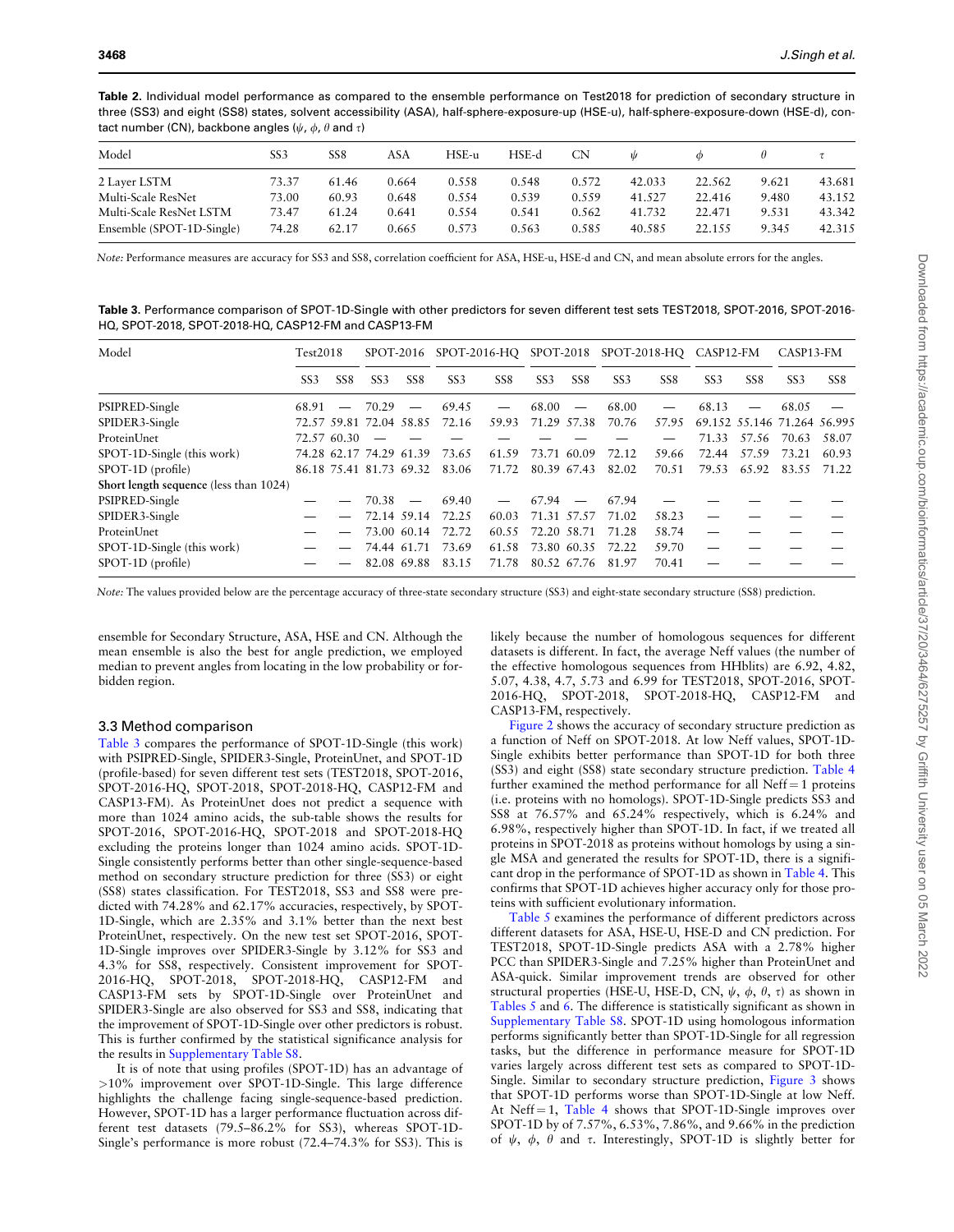<span id="page-5-0"></span>

Fig. 2. Prediction accuracy as a function of the number of effective homologous sequence (Neff) by SPOT-1D-Single compared with other methods on SPOT-2018 short as labeled for (a) three-state secondary structure and (b) eight-state secondary structure

predicting HSE-u and HSE-d but SPOT-1D-Single is still better for ASA and CN.

To further understand where is the improvement of SPOT-1D-Single over SPIDER3-Single and ProteinUnet, we examined the dependence of the accuracy of the secondary structure as a function of the number of local (|i-j| <20) [\(Fig. 4](#page-7-0)) and non-local contacts  $(|i-j| \geq 20)$  ([Fig. 5\)](#page-7-0) per residue for each protein, where i and j is the sequence position of the amino acid residues. It seems that SPOT-1D-Single improves over SPIDER3-Single most for those residues with few local contacts whereas the former consistently improves over the latter for proteins with a different number of non-local contacts. In other words, SPOT-1D-Single captures long-range interactions better than existing techniques.

To test the performance of different predictors for proteins in different structural folds, we clustered SPOT-2018 into different evolutionary classifications based on ECOD (Cheng et al.[, 2014](#page-8-0)). SPOT-2018 proteins were selected to be unique from existing structures based on HMM similarity. As a result, this set is not well covered by automated structural classifications. Out of 682 proteins of SPOT-2018, 147 are classified into 17 different categories and the remaining 535 are marked as unclassified. Unclassified proteins include some naturally disordered obligate multimer fragments such as 6S29\_D but also several bona fide structured domains that are missed by automated classification schemes such as the archetypal designed beta-barrel found in 6OHH\_B. [Supplementary Table S9](https://academic.oup.com/bioinformatics/article-lookup/doi/10.1093/bioinformatics/btab316#supplementary-data) shows the performance comparison of SPOT-1D-Single and SPIDER3-Single based on the available ECOD classifications. In general, protein structures with more beta sheets appear more difficult to predict than proteins with more alpha helices. **Example 19**<br> **Example 19**<br> **Example 19**<br> **Example 25**<br> **Example 25**<br> **Example 25**<br> **Example 250 proteins in the set of the set of the set of the set of the set of the set of the set of the set of the set of the set of th** 

# 4 Discussion

In this article, we have developed a new single-sequence-based method for predicting one-dimensional structural properties of proteins, including secondary structure, solvent accessible surface area, and backbone torsion angles. We employed an ensemble of hybrid LSTM-CNN network architecture and a large training set of approximately 40 000 proteins with validation and test sets that are non-redundant from the large training set according to HHSEARCH. The improvement of SPOT-1D-Single over ProteinUnet, SPIDER3-Single and ASA-quick is consistent across all seven test sets (TEST2018, SPOT-2016, SPOT-2016-HQ, SPOT-2018, SPOT-2018-HQ, CASP12-FM and CASP13-FM). The accuracy of SPOT-1D-Single is higher than the evolutionary-profile-based SPOT-1D when the number of effective homologous sequences is low. This highlights that SPOT-1D-Single can be used as a reasonably accurate screening tool for protein one-dimensional structural properties.

In the interest of profiling our method in terms of computational time, we have measured the time taken by our method SPOT-1D-Single to predict the secondary structure and other 1D properties. As shown in [Table 7](#page-7-0), it takes 155 s and 20 s to predict 250 proteins in TEST2018 by our local machine on both

| Table 4. Performance comparison of SPOT-1D, SPOT-1D-Single and SPOT-1D(Single MSA) on SPOT2018 and all proteins with Neff = 1 in SPOT-2018 for prediction of secondary structure in three<br>(SS3) and eight (SS8) states, solvent accessibility (ASA), half-sphere-exposure-up (HSE-u), HSE-down (HSE-d), contact number (CN), backbone angles ( $\psi, \phi, \theta$ and $\tau$ ) |                        |  |                            |       |                                                                                                                                                                                                                              |  |           |  |                               |               |        |        |
|-------------------------------------------------------------------------------------------------------------------------------------------------------------------------------------------------------------------------------------------------------------------------------------------------------------------------------------------------------------------------------------|------------------------|--|----------------------------|-------|------------------------------------------------------------------------------------------------------------------------------------------------------------------------------------------------------------------------------|--|-----------|--|-------------------------------|---------------|--------|--------|
| Model                                                                                                                                                                                                                                                                                                                                                                               | $SPOT-2018$ (NEFF = 1) |  |                            |       |                                                                                                                                                                                                                              |  | SPOT-2018 |  |                               |               |        |        |
|                                                                                                                                                                                                                                                                                                                                                                                     |                        |  | SS3 SS8 ASA HSE-u HSE-d CN |       | $\theta$ $\phi$ $\psi$                                                                                                                                                                                                       |  |           |  |                               |               |        |        |
| SPOT-1D-Single 76.57 65.24 0.641 0.370 0.522 0.547<br>(this work)                                                                                                                                                                                                                                                                                                                   |                        |  |                            |       | $187.77$ + $38.7$ $2.89$ $2.87$ $2.89$ $2.89$ $2.89$ $2.89$ $2.89$ $2.89$ $2.89$ $2.89$ $2.89$ $2.80$ $2.80$ $2.80$ $2.80$ $2.80$ $2.80$ $2.80$ $2.80$ $2.80$ $2.80$ $2.80$ $2.80$ $2.80$ $2.80$ $2.80$ $2.80$ $2.80$ $2.80$ |  |           |  |                               |               |        |        |
| SPOT-1D (profile) 72.07 60.98 0.616 0.373 0.523                                                                                                                                                                                                                                                                                                                                     |                        |  |                            | 0.535 | 46.640 22.319 10:606 46.097 67.43 0.39 681 0.39 681 0.308 0.309 0.606 46.000 20.309                                                                                                                                          |  |           |  |                               |               | 8.515  | 34.011 |
| SPOT-1D (profile)<br>(Single MSA)                                                                                                                                                                                                                                                                                                                                                   |                        |  |                            |       |                                                                                                                                                                                                                              |  | 69.62     |  | 56.23 0.594 0.365 0.452 0.462 | 49.208 24.171 | 10.743 | 48.581 |
|                                                                                                                                                                                                                                                                                                                                                                                     |                        |  |                            |       |                                                                                                                                                                                                                              |  |           |  |                               |               |        |        |

Table 4. Performance comparison of SPOT-1D, SPOT-1D-Single and SPOT-1D(Single MSA) on SPOT2018 and all proteins with Neff = 1 in SPOT-2018 for prediction of secondary structure in three

Note: Performance measures are accuracy for SS3 and SS8, correlation coefficient for ASA, HSE-u, HSE-d and CN, and mean absolute errors for the angles. Note: Performance measures are accuracy for SS3 and SS8, correlation coefficient for ASA, HSE-u, HSE-d and CN, and mean absolute errors for the angles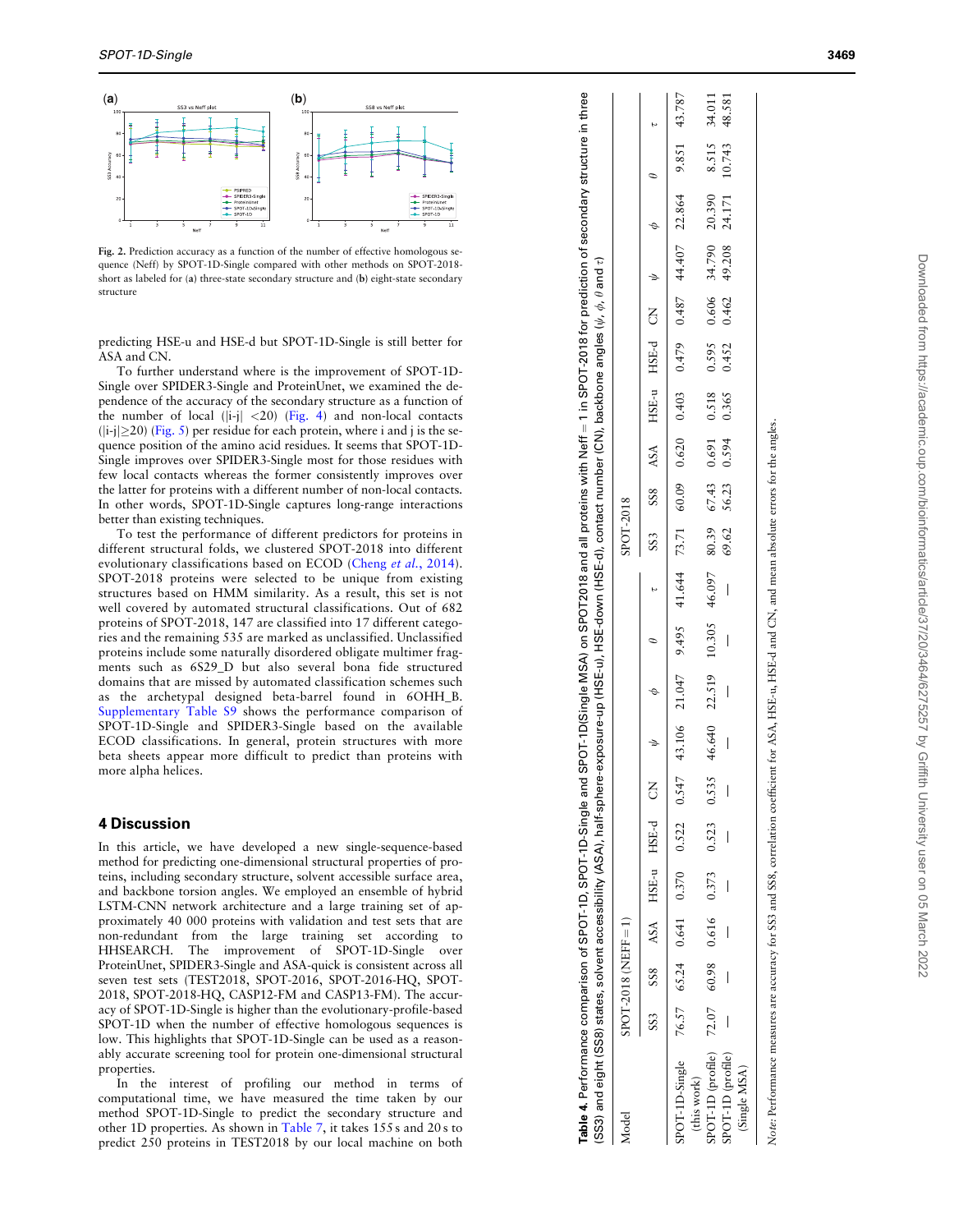<span id="page-6-0"></span>

| Model                                                                                                                                                                                                                         | <b>TEST2018</b> |                |                                                                                                              |                | SPOT-2016 |               |                             |                  |       | SPOT-2016-HQ                                                                        |          |                | SPOT-2018                   |             |                                          |                |              | SPOT-2018-HQ |               |                                                                                                                                                                                  | CASP12-FM                          |                |                |                | CASP13-FM            |                |                |                  |
|-------------------------------------------------------------------------------------------------------------------------------------------------------------------------------------------------------------------------------|-----------------|----------------|--------------------------------------------------------------------------------------------------------------|----------------|-----------|---------------|-----------------------------|------------------|-------|-------------------------------------------------------------------------------------|----------|----------------|-----------------------------|-------------|------------------------------------------|----------------|--------------|--------------|---------------|----------------------------------------------------------------------------------------------------------------------------------------------------------------------------------|------------------------------------|----------------|----------------|----------------|----------------------|----------------|----------------|------------------|
|                                                                                                                                                                                                                               | ASA             | HSE-U HSE-D    |                                                                                                              | $\overline{6}$ | ASA       |               | HSE-U HSE-D                 | $\overline{6}$   | ASA   | HSE-U HSE-D                                                                         |          | $\overline{6}$ | ASA                         | HSE-U HSE-D |                                          | $\overline{5}$ | ASA          | HSE-U HSE-D  |               | FO                                                                                                                                                                               | ASA                                | HSE-U HSE-D    |                | $\overline{6}$ | ASA                  | HSE-U          | HSE-D          | $\overline{6}$   |
| ASA-Quick                                                                                                                                                                                                                     | 0.620           |                |                                                                                                              |                | 0.590     |               |                             |                  | 0.596 |                                                                                     |          |                | 0.586                       |             |                                          |                | 0.586        |              |               |                                                                                                                                                                                  | 0.573                              |                |                |                | 0.572                |                |                |                  |
| SPIDER3-Single<br>ProteinUnet                                                                                                                                                                                                 | 0.647<br>0.620  | 0.523<br>0.537 | 0.487<br>0.510                                                                                               | 0.547<br>0.545 | 0.606     | 0.374         | 0.436                       | 0.447            | 0.619 | 0.474                                                                               | 0.486    | 0.513          | 0.596                       | 0.361       | 0.418                                    | 0.435 0.612    |              | 0.452        | 0.469         | 0.504                                                                                                                                                                            | 0.586<br>0.582                     | 0.516<br>0.523 | 0.467<br>0.482 | 0.556<br>0.554 | 0.565<br>0.571       | 0.480<br>0.462 | 0.433<br>0.408 | 0.513<br>0.495   |
| SPOT-1D-Single<br>(This work)                                                                                                                                                                                                 | 0.665           | 0.573          | 0.563                                                                                                        | 0.585          | 0.633     | 0.417         | 0.496                       | 0.499            | 0.637 | 0.516                                                                               | 0.538    | 0.549          | 0.620                       | 0.403       | 0.479                                    | 0.487          | 0.627        | 0.492        | 0.530         | 0.540                                                                                                                                                                            | 0.612                              | 0.556          | 0.522          | 0.599          | 0.572                | 0.489          | 0.464          | 0.531            |
| SPOT-1D (Profile) 0.787 0.732 0.737                                                                                                                                                                                           |                 |                |                                                                                                              | 0.777          | 0.704     | 0.537         | 0.615                       | 0.622            | 0.726 | 0.650                                                                               | 0.683    | 0.705          | 0.691                       | 0.518       | 0.595                                    | 0.606          | 0.720        | 0.626        | 0.679         | 0.706                                                                                                                                                                            | 0.667                              | 0.660          | 0.621          | 0.692          | 0.701                | 0.683          | 0.632          | 0.704            |
| Short length sequence(less than 1024)                                                                                                                                                                                         |                 |                |                                                                                                              |                |           |               |                             |                  |       |                                                                                     |          |                |                             |             |                                          |                |              |              |               |                                                                                                                                                                                  |                                    |                |                |                |                      |                |                |                  |
| ASA-Quick                                                                                                                                                                                                                     |                 |                |                                                                                                              |                | 0.590     |               |                             |                  | 0.595 |                                                                                     |          |                | 0.582                       |             |                                          |                | 0.586        |              |               |                                                                                                                                                                                  |                                    |                |                |                |                      |                |                |                  |
| SPIDER3-Single                                                                                                                                                                                                                |                 |                |                                                                                                              |                | 0.606     | 0.372         | 0.435                       | 0.446            | 0.619 | 0.473                                                                               | 0.486    | 0.513          | 0.596                       | 0.358       | 0.417                                    | 0.434          | 0.612        | 0.451        | 0.469         | 0.504                                                                                                                                                                            |                                    |                |                |                |                      |                |                |                  |
| ProteinUnet                                                                                                                                                                                                                   |                 |                |                                                                                                              |                | 0.563     | 0.378         | 0.445                       | 0.452            | 0.585 | 0.481                                                                               | 0.493    | 0.512          | 0.555                       | 0.366       | 0.426                                    | 0.441          | 0.573        | 0.459        | 0.477         | 0.499                                                                                                                                                                            |                                    |                |                |                |                      |                |                |                  |
| SPOT-1D-Single<br>(This work)                                                                                                                                                                                                 |                 |                |                                                                                                              |                | 0.633     | 0.415         | 0.495                       | 0.498            | 0.637 | 0.515                                                                               | 0.538    | 0.548          | 0.621                       | 0.400       | 0.478                                    | 0.485          | 0.627        | 0.491        | 0.530         | 0.540                                                                                                                                                                            |                                    |                |                |                |                      |                |                |                  |
| SPOT-1D (profile)                                                                                                                                                                                                             |                 |                |                                                                                                              |                | 0.704     | 0.535         | 0.615                       | 0.621            | 0.727 | 0.650                                                                               | 0.683    | 0.705          | 0.691                       | 0.516       | 0.594                                    | 0.604          | 0.720        | 0.625        | 0.679         | 0.706                                                                                                                                                                            |                                    |                |                |                |                      |                |                |                  |
| Table 6. Performance comparison of SPOT-1D-Single with other predictors for seven different test sets TEST2018, SPOT-2016, SPOT-2018, SPOT-2018, SPOT-2018, SPOT-2018, SPOT-2018, SPOT-2018, SPOT-2018, SPOT-2018, SPOT-2018, |                 |                |                                                                                                              |                |           |               |                             |                  |       |                                                                                     |          |                |                             |             |                                          |                |              |              |               |                                                                                                                                                                                  |                                    |                |                |                |                      |                |                |                  |
|                                                                                                                                                                                                                               |                 |                |                                                                                                              |                |           |               |                             |                  |       |                                                                                     |          |                |                             |             |                                          |                |              |              |               |                                                                                                                                                                                  |                                    |                |                |                |                      |                |                |                  |
| Model                                                                                                                                                                                                                         | <b>TEST2018</b> |                |                                                                                                              |                | SPOT-2016 |               |                             |                  |       | SPOT-2016-HQ                                                                        |          |                | SPOT-2018                   |             |                                          |                | SPOT-2018-HQ |              |               |                                                                                                                                                                                  | CASP12-FM                          |                |                |                | CASP13-FM            |                |                |                  |
|                                                                                                                                                                                                                               | →               | Þ              | Φ                                                                                                            | ы              | ÷         | Þ             | $\sigma$                    | ы                | →     | ¢                                                                                   | $\sigma$ | ь              | $\Rightarrow$               | Þ           | $\mathcal O$                             | ы              | →            | Þ            | $\mathcal O$  | ь                                                                                                                                                                                | →                                  | Þ              | $\sigma$       | ы              | →                    | Þ              | Φ              | e                |
| SPOT-1D-Single<br>SPIDER3-Single<br>(this work)<br>ProteinUnet                                                                                                                                                                |                 |                | 40.583 22.155 9.345 42.315 42.818 22.716 9.648<br>43.054 23.779 11.075 45.384<br>42.932 23.422 10.282 44.941 |                |           |               | 44.37 23.483 11.331         | 44.799<br>42.371 |       | 40.879 22.299 10.986 43.737 44.407 22.864<br>42.660 23.796 12.702                   |          |                | 46.028 45.713 23.436 11.452 |             |                                          |                |              |              |               | 46.033 44.184 24.195 12.995 47.502 47.462 26.168 11.639 47.591 46.164 25.315 11.076 46.348<br>9.851 43.787 42.587 22.880 11.366 45.320 43.457 25.426 10.278 44.022 45.231 25.125 | 46.527 25.942 10.949 46.259 46.884 |                |                |                |                      | 25.036 10.380  | 9.889          | 46.093<br>44.903 |
| SPOT-1D (profile) 24.871 16.886 6.914<br>Short length sequence (less than 1024)                                                                                                                                               |                 |                |                                                                                                              |                |           |               | 25.944 32.725 20.030 8.211  | 32.085           |       | 27.971 18.285                                                                       | 9.132    |                | 31.234 34.790 20.390 8.515  |             |                                          |                |              |              |               | 34.011 28.824 18.688 9.428 32.224 33.962 21.844                                                                                                                                  |                                    |                | 8.700          |                | 33.114 28.489 20.238 |                | 7.551          | 27.867           |
| SPIDER3-Single                                                                                                                                                                                                                |                 |                |                                                                                                              |                |           |               | 44.170 23.440 11.373 44.656 |                  |       | 42.695 23.933 12.798 46.111 45.640 23.480 11.520 46.043 44.051 24.264 13.061 47.424 |          |                |                             |             |                                          |                |              |              |               |                                                                                                                                                                                  |                                    |                |                |                |                      |                |                |                  |
| ProteinUnet                                                                                                                                                                                                                   |                 |                |                                                                                                              |                |           |               | 43.384 23.067 10.286 43.612 |                  |       | 41.837 23.278 11.777                                                                |          | 0.512          |                             |             | 44.866 23.189 10.493 44.948 43.282       |                |              | 23.699       | 12.120 46.484 |                                                                                                                                                                                  |                                    |                |                |                |                      |                |                |                  |
| SPOT-1D-Single                                                                                                                                                                                                                |                 |                |                                                                                                              |                |           | 42.528 22.669 | 9.649                       | 42.133           |       | 40.931 22.450 11.102                                                                |          |                | 43.858 44.252 22.921        |             | 9.884 43.670 42.624 23.011 11.466 45.393 |                |              |              |               |                                                                                                                                                                                  |                                    |                |                |                |                      |                |                |                  |
| SPOT-1D (profile)<br>(this work)                                                                                                                                                                                              |                 |                |                                                                                                              |                |           |               | 32.084 19.837 8.153 31.450  |                  |       | 27.865 18.367 9.209 31.198 34.445 20.327 8.498 33.640 28.875 18.782 9.512 32.311    |          |                |                             |             |                                          |                |              |              |               |                                                                                                                                                                                  |                                    |                |                |                |                      |                |                |                  |

Note: The values provided below are the mean absolute errors (MAE) for the predicted  $\psi, \phi, \theta$  and  $\tau$ . Note: The values provided below are the mean absolute errors (MAE) for the predicted  $\psi$ ,  $\phi$ ,  $\theta$  and  $\tau$ .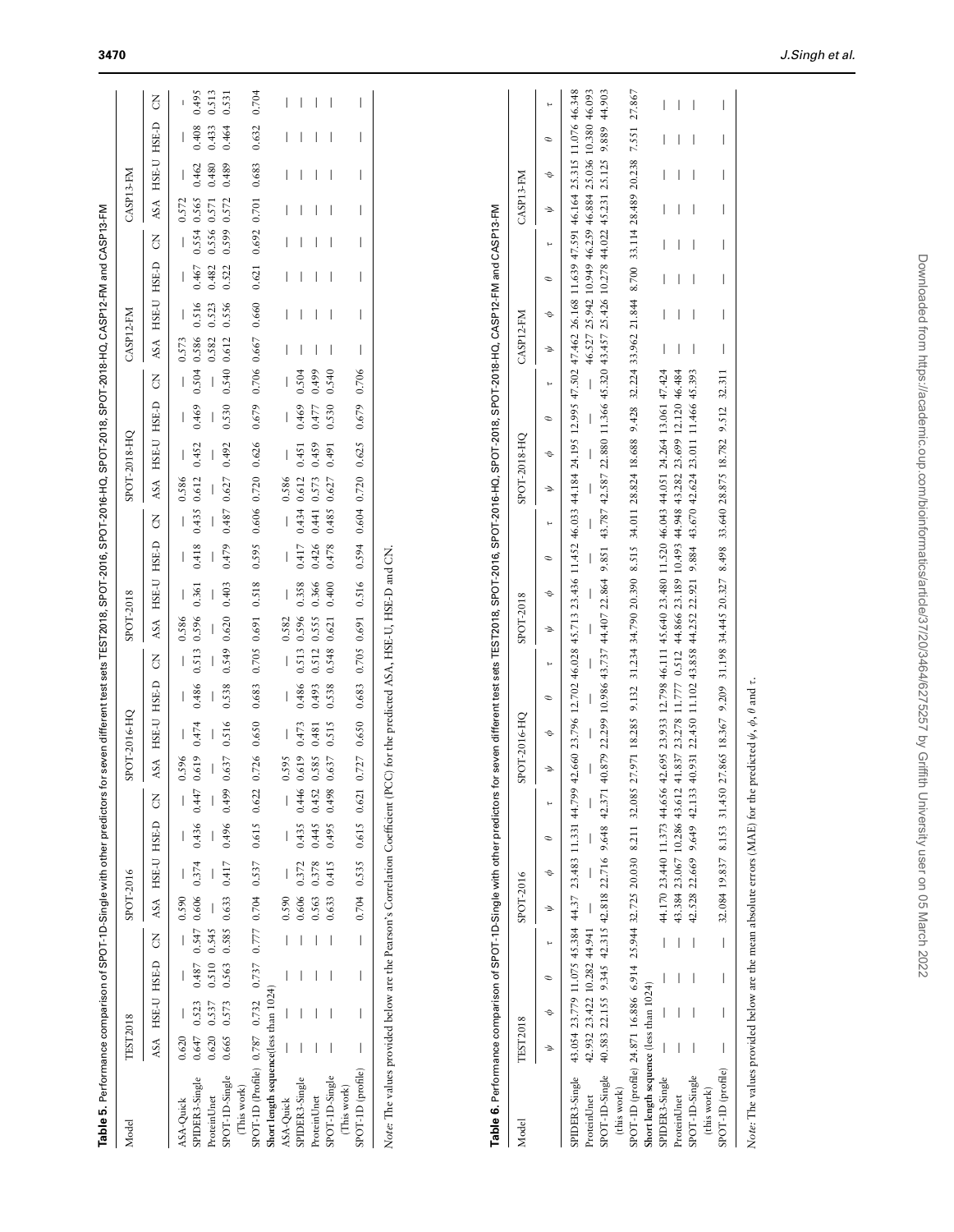<span id="page-7-0"></span>Table 7. Inference time comparison of SPOT-1D-Single, ProteinUnet and SPIDER3-Single for prediction on 250 proteins of TEST2018

| Computational specifications                                     | SPIDER3-Single | ProteinUnet      | SPOT-1D-Single |
|------------------------------------------------------------------|----------------|------------------|----------------|
| 16 CPU threads on Intel(R) $Xeon(R)$ CPU E5-2620 v4 $@ 2.10$ GHz | 311 s          | 109 <sub>s</sub> | $1.5.5$ s      |
| GeForce GTX 1080 Ti                                              |                | 121 s            | 56 s           |



Fig. 3. Prediction accuracy as a function of the number of effective homologous sequence (Neff) by SPOT-1D-Single compared with other methods on SPOT-2018-short as labeled for (a) solvent accessibility (ASA) prediction, (b) half-sphere-exposure-up (HSE-u) prediction, (c) half-sphere-exposure-down (HSE-d) prediction, (d) contact number (CN) prediction, (e)  $\psi$  angle prediction, (f)  $\phi$  angle prediction, (g)  $\theta$  angle prediction and (h)  $\tau$  angle prediction



Fig. 4. Performance comparison between SPOT-1D-Single and SPIDER3-Single for secondary structure prediction (SS3) on all four test sets combined (TEST2018, SPOT-2016, CASP12-FM and CASP13-FM) as a function of the number of locally (short range) contacting residues  $(|i-j| < 20)$ 



Fig. 5. Performance comparison between SPOT-1D-Single and SPIDER3-Single for secondary structure prediction (SS3) on all four test sets combined (TEST2018, SPOT-2016, CASP12-FM and CASP13-FM) as a function of the number of non-locally (long range) contacting residues ( $|i-j| \ge 20$ )

CPU and GPU, respectively. By comparison, SPIDER3-Single's standalone version which only runs on the CPU takes nearly doubled time. ProteinUnet is faster on CPU but slower on GPU than SPOT-1D-Single.

SPOT-1D-Single predicts the secondary structure and 1D properties without using evolutionary features. The next improvement in protein secondary structure prediction and 1D prediction without using evolutionary features may come from using recent developments in feature generation using deep learning-based unsupervised learning features or protein embedding ([Heinzinger](#page-8-0) et al., 2019; Rao [et al.](#page-8-0), [2019](#page-8-0); Rives et al.[, 2021](#page-8-0)). It can be of interest to see how our models perform when trained on embedding instead of single-sequence.

# Acknowledgements

We gratefully acknowledge the use of the High Performance Computing Cluster Gowonda to complete this research, and the aid of the research cloud resources provided by the Queensland Cyber Infrastructure Foundation (QCIF). We also gratefully acknowledge the support of NVIDIA Corporation with the donation of the Titan V GPU used for this research.

# Funding

This work was supported by the Australian Research Council (DP180102060 and DP210101875 to Y.Z. and K.P.).

Conflict of Interest: none declared.

# References

- Agarap,A.F. (2018) Deep learning using rectified linear units (relu). arXiv preprint arXiv:1803.08375.
- AlQuraishi,M. (2019) ProteinNet: a standardized data set for machine learning of protein structure. BMC Bioinformatics, 20, 1–10.
- Altschul,S.F. et al. (1997) Gapped BLAST and PSI-BLAST: a new generation of protein database search programs. Nucleic Acids Res., 25, 3389–3402.